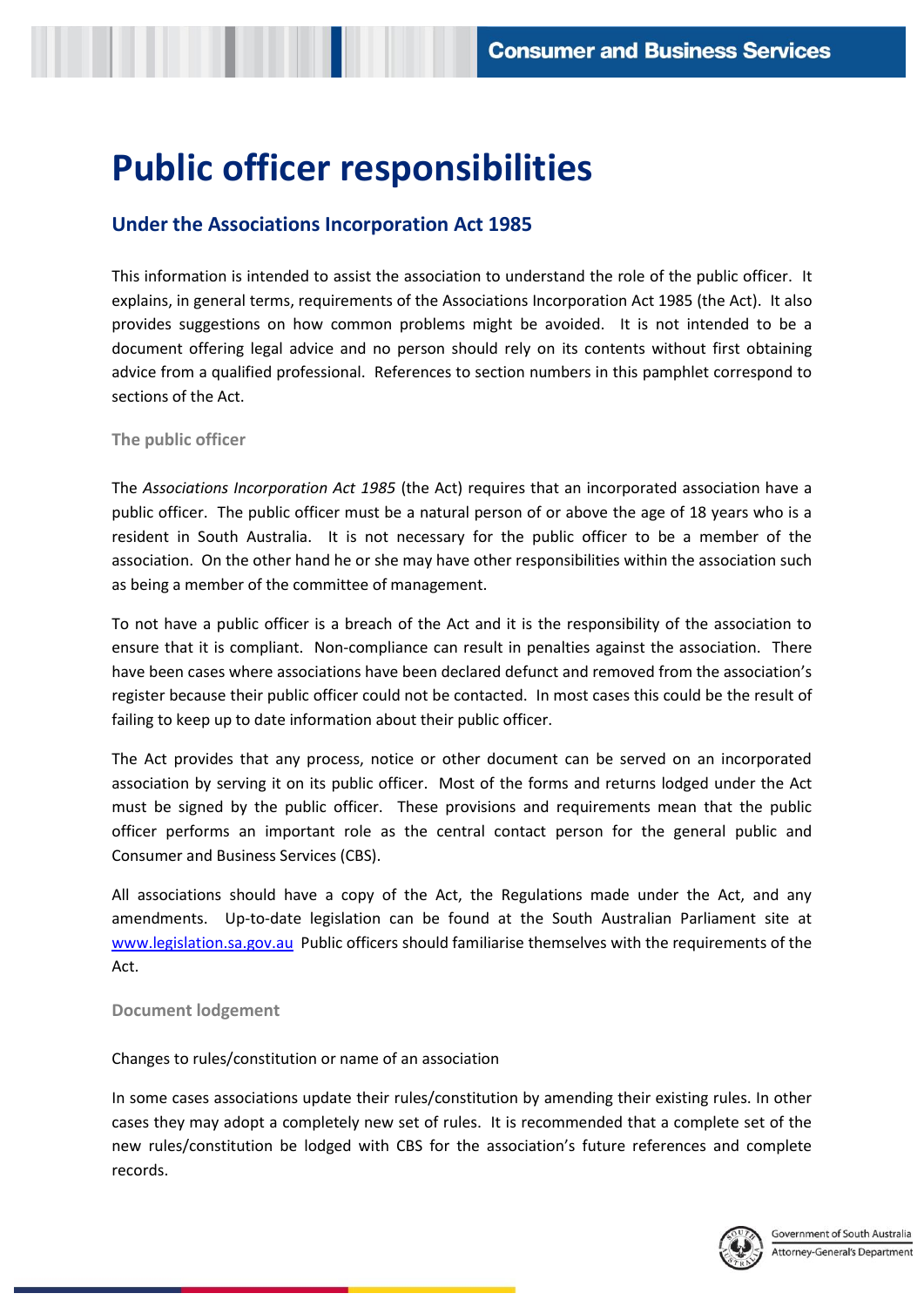The rules/constitution of many incorporated associations set out the procedures and requirements for making changes. When the rules/ constitution do not contain the procedures and requirements, the Act enables an incorporated association to change its rules by a special resolution.

 A special resolution means a resolution passed at a duly convened meeting of the members of the association where:

- at least **21 days** written notice specifying the intention to propose the resolution has been given to all members of the association, and
- it is passed at the meeting by a majority of not less than **three-quarters** of such members of the association as, being entitled to do so, vote in person or, where proxies are allowed, by proxy, at the meeting.

 If the rules of an association do not provide for it to have members then there are different requirements for a special resolution. They are set out in Section 3 of the Act.

 Although changes to the rules/constitution of an association are effective immediately after the registration of alteration to rules must be lodged with CBS within one month of the resolution of the resolution has been accepted and passed at a duly convened meeting of members, an application for association.

 name is subject to approval. Upon approval, a Certificate of Incorporation showing the new name Where a change to the rules consists of or includes a change of the association's name, the new will be issued and sent to the association.

 An application for registration of alteration to rules must be made to CBS and must be accompanied by the appropriate application fee (late fees apply if the forms are not lodged within one month of the resolution of the association being passed).

 The application must be completed and lodged by the public officer. A copy of the alterations made to the rules, or the new set of rules must also accompany the application. Please remember to reference the checklist for the proposed rules of the association (the checklist) rules to ensure your association continues to comply with the Act.

### **Amalgamation of associations**

 Two or more incorporated associations may, by special resolution of their respective members, resolve to amalgamate to form a new association. For the meaning of special resolution refer to the text under the heading 'Document lodgement' in this fact sheet.

 An application for amalgamation must be made to CBS and must be accompanied with the proposed rules and the appropriate application fee. Please remember to use the checklist to ensure the proposed rules of the new association are compliant with the Act.

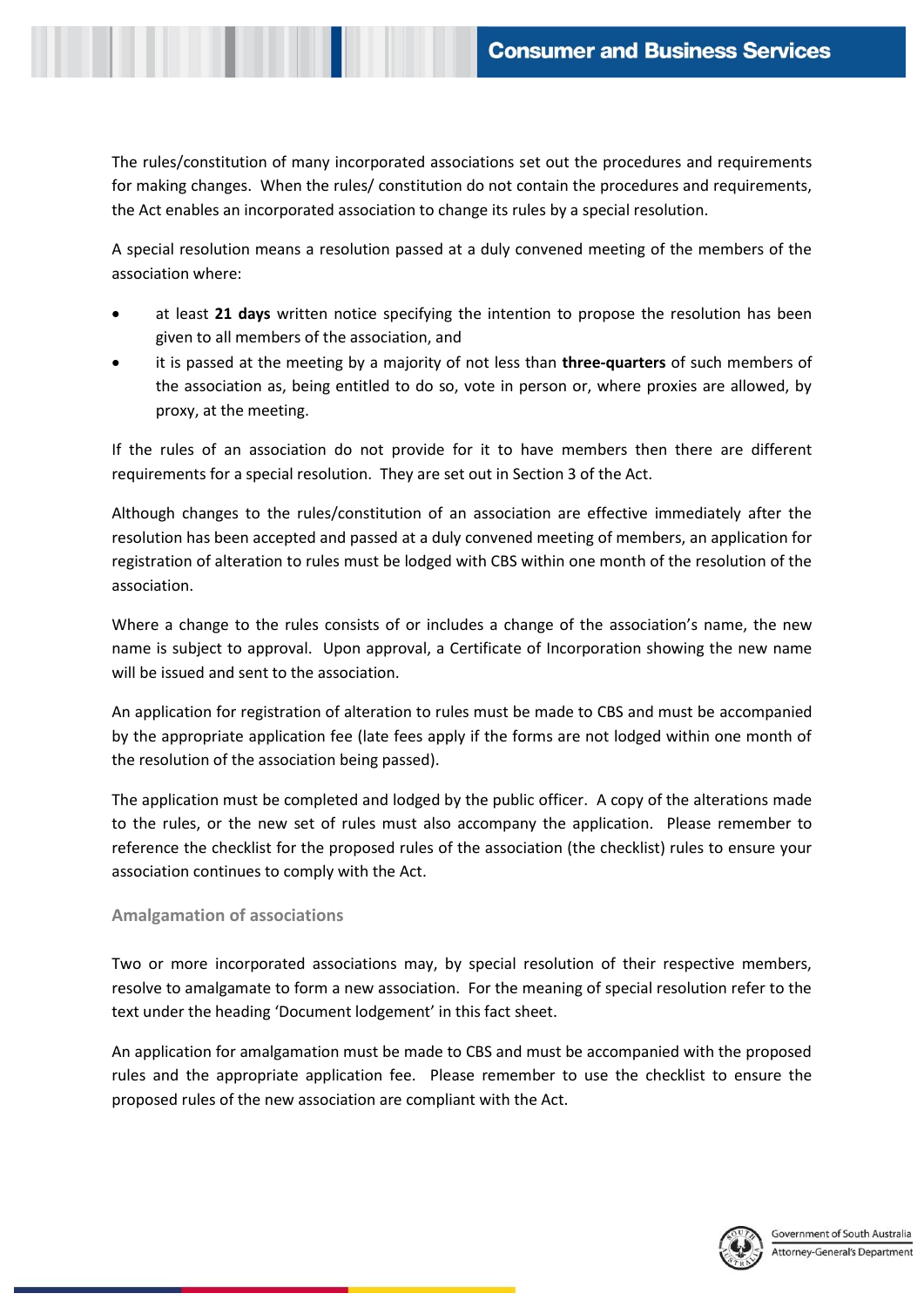In addition to the application form, the Certificates of Incorporation of the amalgamating associations must accompany the application. If lost, an appropriate statement should be provided which gives an explanation to your circumstances.

The public officers of all the amalgamating associations are required to lodge the application.

#### **Lodgement of periodic returns**

 'Prescribed associations' with gross receipts in excess of \$500,000 per financial year are required to lodge with CBS a Periodic Return, Financial Accounts, Committee Statement, Committee Report and a copy of the Auditor's Report. These documents, together with the appropriate fee, should be after that prescribed time). The Periodic Return must be signed by the public officer. lodged within six months of the end of the association's financial year. (Late fees will apply if lodged

 If you consider that there is reason your association may be obliged to lodge a Periodic Return, please refer to the definitions of 'gross receipts' and 'prescribed association' contained in Section 3 of the Act, and the requirements of Sections 35 to 39 inclusive. A prescribed association must retain its accounting records for seven years after completion of the transaction to which it relates.

### **Change of public officer or change of address of public officer**

 It is a breach of the Act for an association to be without a public officer for longer than a one month period. The public officer's name and current residential and postal address must, at all times, be registered with CBS.

 nominated public officer, CBS must be notified by application within one month (the prescribed time) of the change. No fee is payable if the application is lodged within the prescribed time, If the public officer changes his or her residential address, or if the association changes its however late fees apply if the application is lodged after that time.

 Generally the appointment of a public officer is made by the association's committee of management. The rules of an association can provide for particular procedures to be followed. Where the rules are silent, the appointment is made at a meeting of the committee.

 need for the committee to authorize the change. The form is simply completed giving particulars of the change of address and signed by the public officer. Where the change being notified is a change Where the public officer is notifying CBS of a change of residential or postal address only, there is no of public officer, the application must acknowledge consent by the new (incoming) public officer.

 **Completing documents and using the association's name**

 All documents lodged must be clearly printed or typed so they are capable of reproduction by electronic and digital means.

 All documents lodged must contain the full and correct name of the association as printed on the Certificate of Incorporation (or they will be returned for correction).